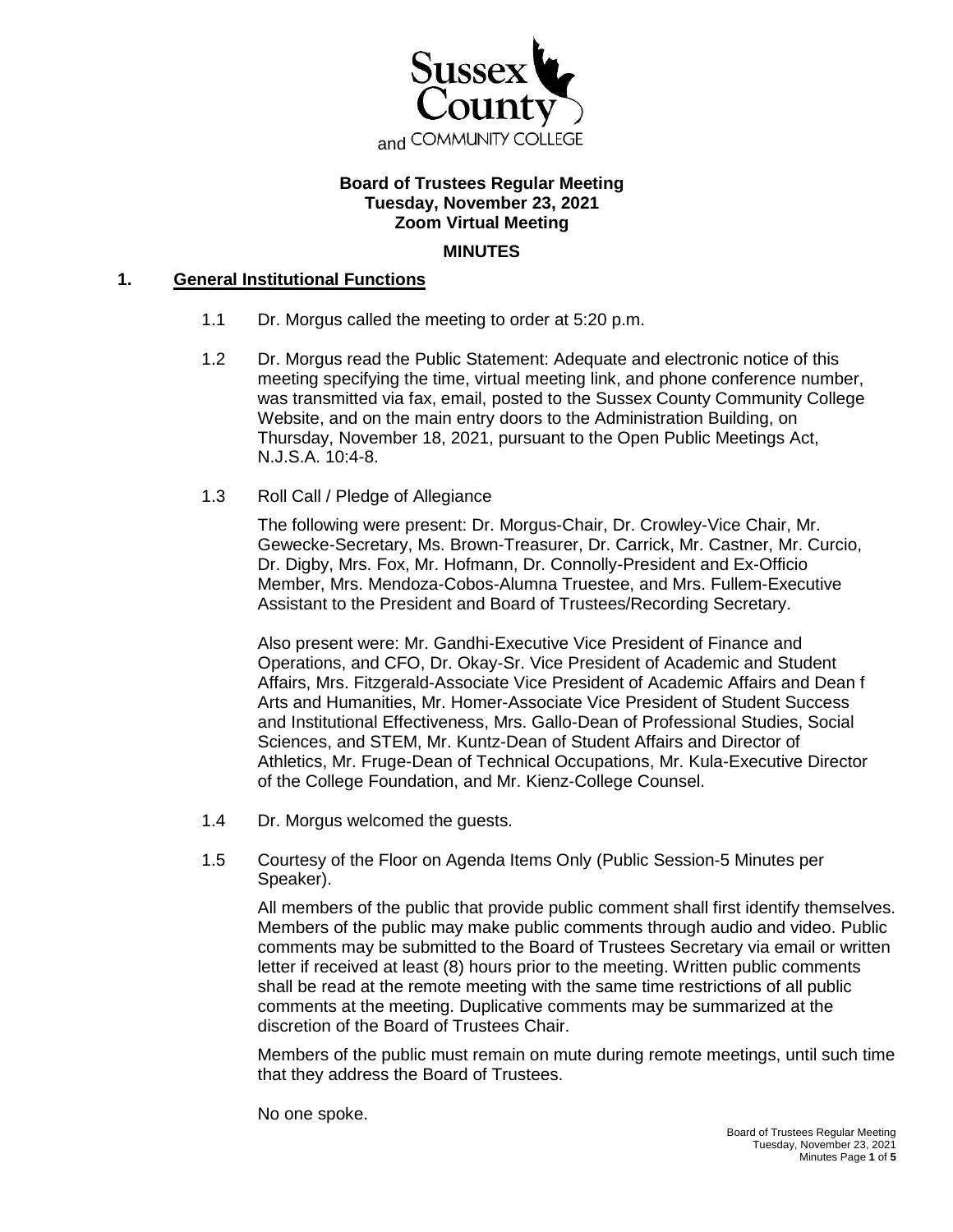- **ACTION** 1.6 Approval/Acceptance of Minutes:
	- 1.6.1 Minutes from the Tuesday, October 26, 2021 Regular Meeting. (Resolution No. GI11232021-1)
	- 1.6.2 Minutes from the Tuesday, October 26, 2021 Executive Session. (Resolution No. GI11232021-2)
	- 1.6.3 Acknowledgment of Receipt of Committee Meeting Minutes (Resolution No. GI11232021-3)
		- Personnel and Curriculum Committee Tuesday, November 16, 2021
		- Audit and Policy Committee Tuesday, November 16, 2021
		- Finance and Facilities Committee
			- $\triangleright$  Special Meeting Monday, November 8, 2021
			- $\triangleright$  Finance and Facilities Committee Tuesday, November 16, 2021

Ms. Brown moved to approve/accept all minutes as noted above. Dr. Crowley seconded the motion. Motion carried unanimously. (Noted spelling typo of Mr. Gewecke's name in 1.6.2.)

### **2. Consent Agenda – ACTION/RC**

The President recommends items 2.1 - 2.5 for Board approval, as brought forth after discussion and review by Board Committees:

- 2.1 Approval of Personnel Items
	- 2.1.1 Monthly Personnel Actions. (Resolution No. P11232021-1)
	- 2.1.2 2022 NJ First Report. (Resolution No. P11232021-2)
- 2.2 Approval of Curriculum Items
	- 2.2.1 New Certificate Baking & Pastry Arts. (Resolution No. CI112322021-1)
	- 2.2.2 New Degree Option Under A.A.S. Technical Studies Baking & Pastry Arts Option. (Resolution No. CI11232021-2)
- 2.3 Approval of Policy Items
	- 2.3.1 Policy No. 102.1 Emergency Closings. (Resolution No. AP11232021-1)
	- 2.3.2 Policy No. 102.10 Retaliatory Action. (Resolution No. AP11232021-2)
- 2.4 Approval of Finance Items
	- 2.4.1 October 2021 Purchases Over \$10k Report. (Resolution No. FF11232021-1)
	- 2.4.2 Autoclave Purchase from Fisher Science Education, for \$19,299.57. OPEX Funded. (Resolution No. BFF11232021-2)
	- 2.4.3 Blanket Purchase Order for Canteen Catering for One Year, at \$40,000 (estimated spend). OPEX Funded. (Resolution No. BFF11232021-3)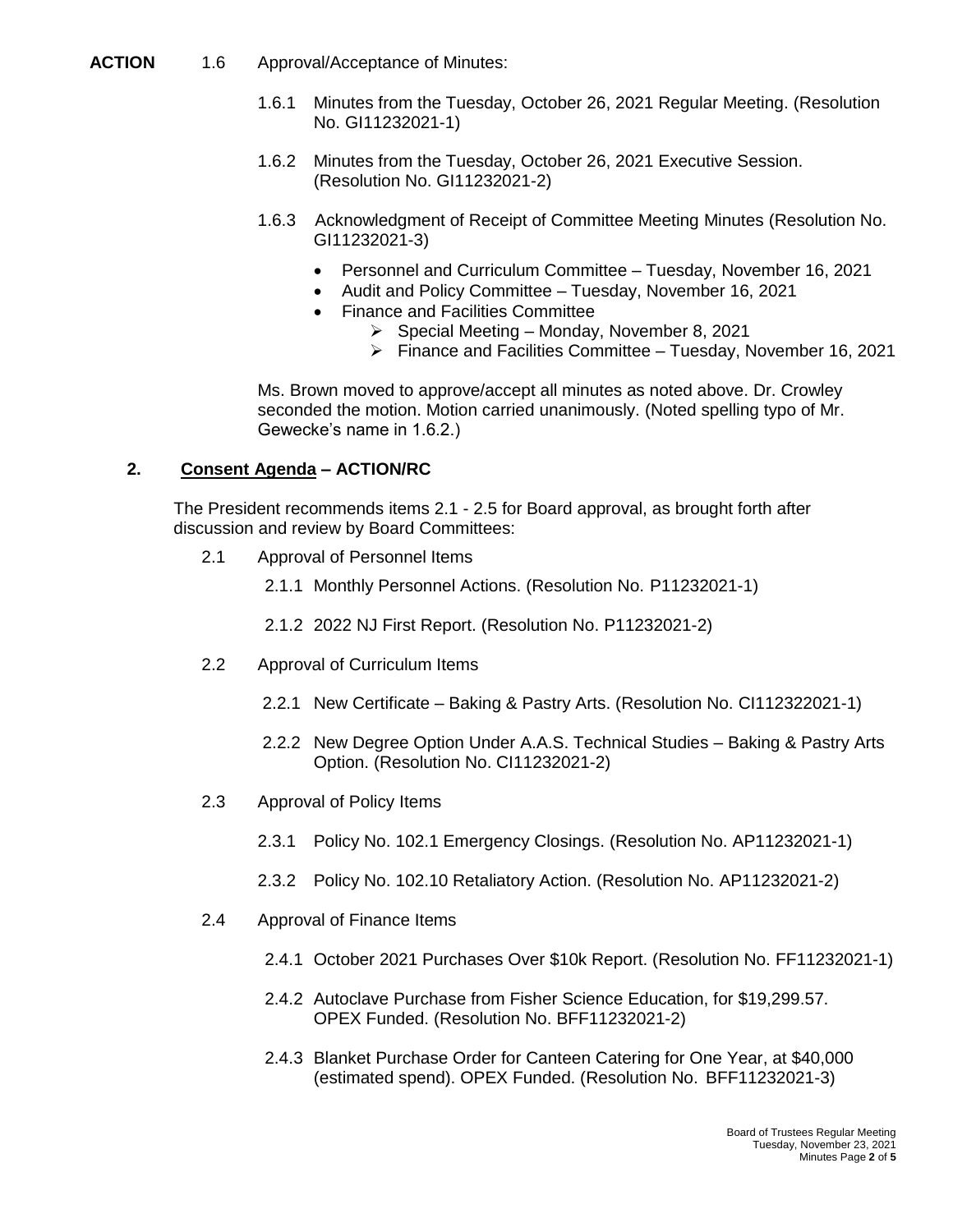2.4.4 Cash Management – seeking approval to use SCCC Foundation Investment advisors, Bell Brothers at Morgan Stanley Wealth Management to invest College's liquid assets by following the Cash Management Policy (policy #401.10) criteria. The College is asking to start with the investment of \$1,000,000 in November-December 2021. The College will then look to add to the investment after quarterly review with the Bell Brothers and the Board's Finance Committee. The total investment made will never exceed 50% of the available Liquid Assets.

Balances and performance with Morgan Stanley will be part of the monthly Financial Statement presentation. In addition, the portfolio mix will be achieved in a consultative manner between the Bell Brothers and the Board of Trustees Finance Committee. The mix will not be less than 50% in the fixed income component and not more than 30% in equity on an average monthly basis. (Resolution No. BFF11232021-4)

- 2.5 Approval of Facilities Items
	- 2.5.1 MTEC Construction Project Project Management with HQW Architects, for \$55,000 (estimated). Chapter 12 Funded. (Resolution No. BFF11232021-5)
	- 2.5.2 Culinary/Singer Change Order #3, Chapter 12 Funded, in the Amount of \$100,704.21. (Resolution No. BFF11232021-6)
	- 2.5.3 Frankoski Change Order #4, Chapter 12 Funded, in the Amount of \$14,194. (Resolution No. BFF11232021-7)
	- 2.5.4 MTEC Change Order #5 for Water Mitigation, in the Amount of \$252,298. Chapter 12 Funded. (Resolution No. BFF11232021-8)
	- 2.5.5 Fire Trainer System Maintenance with Kiddie Fire Training Systems at the Public Safety Training Academy, for One Year at \$22,758. PSTA County Funded Operating Expense. (Resolution No. BFF11232021-9)
	- 2.5.6 Preventive Maintenance Agreements for HVAC Systems at SCCC Main Campus and the PSTA for One Year at \$35,343. PSTA Portion Will Be \$6,393 and is County Funded. (Resolution No. BFF11232021-10)

Mrs. Fox moved to approve all items on the Consent Agenda. Mr. Curcio seconded the motion.

Roll call vote: Ms. Brown, Dr. Carrick, Mr. Castner, Dr. Crowley, Mr. Curcio, Dr. Digby, Mrs. Fox, Mr. Gewecke, Mr. Hofmann, and Dr. Morgus voted yes. Motion carried unanimously.

## **3. Finance**

3.1 Recommendation: Acknowledge Receipt and Review of Financial Statements – October 31, 2021, Four Months YTD FYE June 30, 2022. (Resolution No. GI11232021-4)

Mr. Gandhi presented the financial statements, including: Credit hours, income statement, major revenue variances to budget and LYR, revenue (student/support), expenses, major expense variances to budget and LYR, operating statement, and capital investment analysis.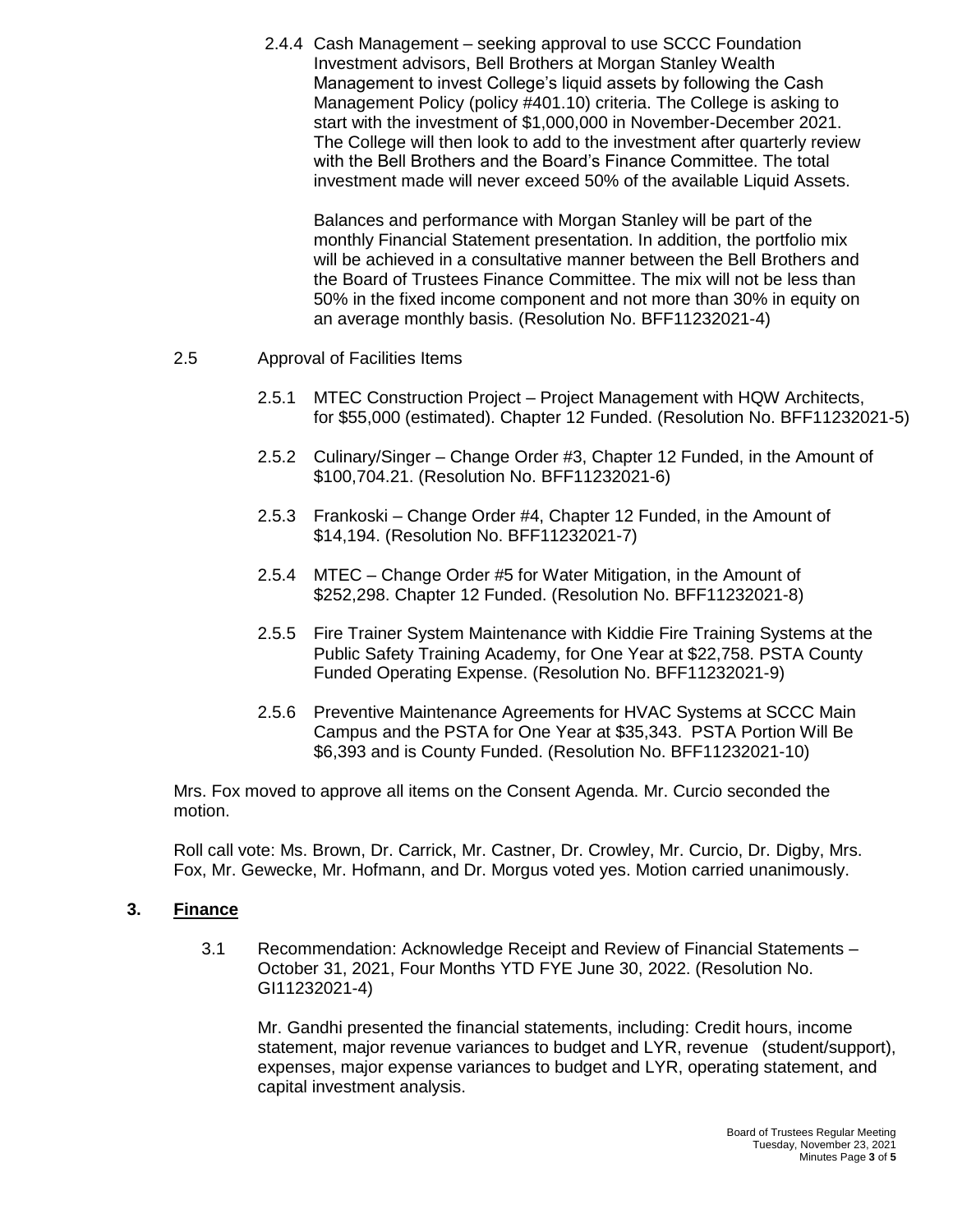Dr. Crowley moved to acknowledge receipt and review of Financial Statements – October 31, 2021, four months YTD FYE June 30, 2022. Mr. Gewecke seconded the motion.

Roll call vote: Ms. Brown, Dr. Carrick, Mr. Castner, Dr. Crowley, Mr. Curcio, Dr.Digby, Mrs. Fox, Mr. Gewecke, Mr. Hofmann, and Dr. Morgus voted yes. Motion carried unanimously.

## **4. Reports**

- 4.1 The Correspondence File was received, reviewed, and filed.
- **5. Presentations** None this month.
- **6. Courtesy of the Floor on General Matters** (Public Session-5 Minutes per Speaker)

No one spoke.

### **7. Other Business**

### **Discussion / Reports / Announcements:**

- 7.1 Trustee Activity Update Mrs. Fox provided a report that included information about community college enrollment declines (nationally), due to the impact of COVID on college students, NJ governor signing \$3M legislation to the NJCC consortium for Workface and Economic Development to fund the Workplace Literacy and Basic Skills Training Program, and student difficulty in managing school/work/daycare schedules.
- 7.2 Alumni Trustee Report Mrs. Mendoza-Cobos spoke about a coordinated approach to an alumni association and utreach. Mr. Kula-Executive Director of the College Foundation noted that he would love to work with Ms.Mendoza-Cobos to coordinate efforts.
- 7.3 The President's Report is on file in the Office of the President.
- 7.4 Chair's Comments

Dr. Morgus thanked Mr. Curcio for his leadership on the Board of Trustees. He noted that the College is in great shape with an exciting future ahead. He said that Mr. Curcio helped to keep the board educated, communicating with one another, and kept them focused. He said, "You have done an amazing job, and we were really lucky to have had you as our leader." He then read the following Resolution:

## **RESOLUTION OF THE BOARD OF TRUSTEES OF THE SUSSEX COUNTY COMMUNITY COLLEGE**

**WHEREAS**, William P. Curcio served as a Trustee of Sussex County Community College from April 2017 to November 2021 and;

**WHEREAS**, Throughout his term distinguished himself among his fellow Trustees as Chair of the Board of Trustees, Chair and a member of the Finance and Facilities Committee, Board of School Estimate, and Chair of the Culinary Institute Program Ad Hoc Committee, and provided determined direction guiding this college with his